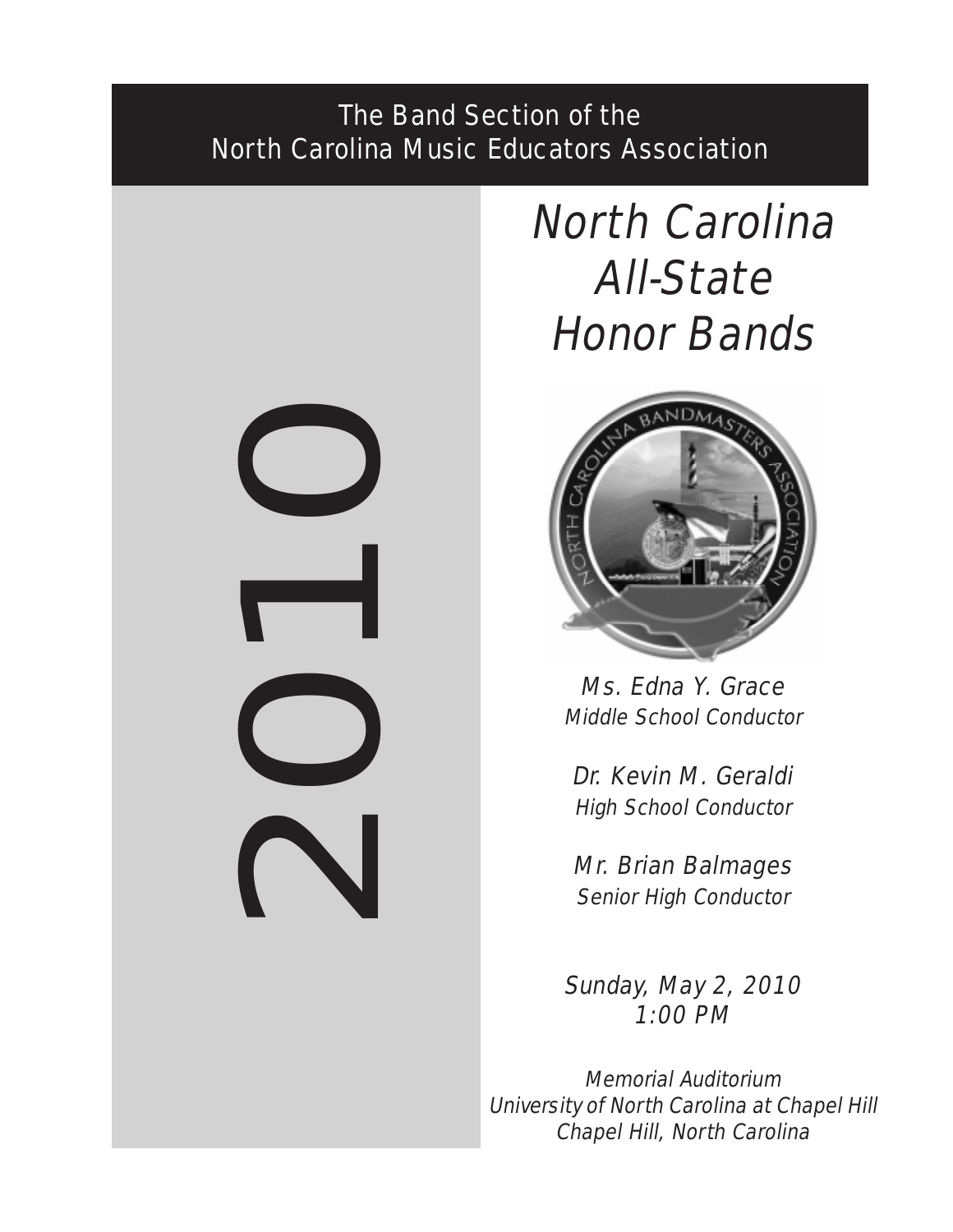# MIDDLE SCHOOL PROGRAM

# Ms. Edna Grace - Middle School Conductor

**Edna Y. Grace, a native of Charleston, South Carolina, received the B.S. in** Music Education from South Carolina State College, a M.A. in Music from the Ohio State Univer-sity, and a M.Ed. in Administration from the Citadel.

Edna was employed by Charleston County as a choral/music teacher and then band director from 1981-1991. In 1991-1992 she transferred to Berkeley County at College Park Middle School where she was employed until 2007. While at College Park, the bands received the highest ratings at the state Concert Festival and Solo and Ensemble Festival, while individual students have been selected by audition to All-County, Region, and All-State Bands. The band program was a consistent recipient of the SCBDA Outstanding Performance Award and earned the honor of performance at the 2003 SCMEA conference. During the 1997-98 school year, Ms. Grace was selected as College Park's Teacher of the Year and top three district finalist. While at College Park, she also served as an assistant director during marching season. Since the fall semester of 2007, Edna has been director of bands at Stratford High School where with the aid of assistant director, Ms N. LeeAnn Moore, students are afforded the opportunity to perform as members of the three concert bands, jazz band, winter guard, marching band, symphony orchestra, and numerous small ensembles.

Edna has served as an honor band clinician and concert band adjudicator in South Carolina, North Carolina, Kentucky, and Georgia. Professional affiliations include National Education Association, Music Educators National Conference, National Band Association, Phi Beta Mu Honorary Band Fraternity, Women Band Directors International, and the South Carolina Band Directors Association which she has served as a member of several commit-tees. She has been an adjunct faculty member of Charleston Southern University where she taught studio oboe. Edna has kept musically active performing with area community bands and Summerville Community Orchestra. She also serves her church as pianist and class leader.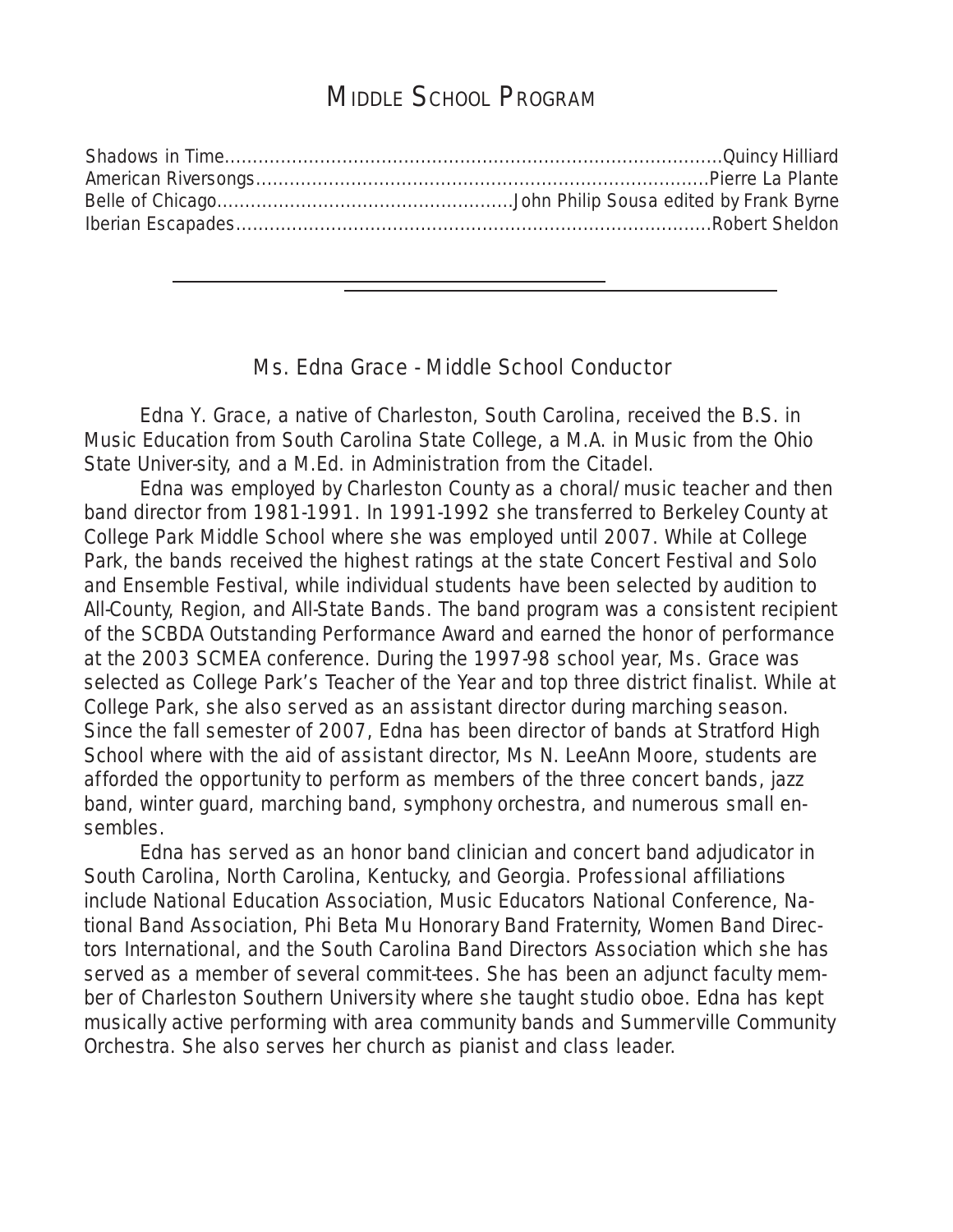# Middle School Band

#### Flute

Koya Osada, Phillips Yusheng Zhang, Phillips Eugene Siegel, Academy at Lincoln Luke Davis, Hanes Grace Kim, Valley Springs Iris Chong, Jay M. Robinson Kyung-Min Yoo, Thomas Jefferson Bryn Mackenzie, South Brunswick Abigail Vanpelt, Broad Creek Noah Cline, West Lincoln

#### Oboe

Morgan Leatherwood, First Flight Colby Hathaway, Cuthbertson

#### Bassoon

Kaitlyn Dobbins, CW Stanford Casey Anderson, Community House

# Clarinet

Kevin Wang, South Charlotte Alex Whitehead, Red Oak Jin Woo Ok, Salem John Skinner, Martin GT Magnet Grace Oh, Community House Rebecca Mulligan, Parkwood Christy Korzen, Hanes Melissa Fu, Marvin Ridge Allan Jiang, Ligon Larissa Wood, Cane Creek Corinne Wilkinson, Hanes Joshua Mallory, Red Oak Ryan Hardison, Myrtle Grove Paige Roberts, Meadowlark Christina Yu, Village Christian Academy Paul Regensburger, Max Abbott Rebecca Dou, Academy at Lincoln Matthew Jones, South Charlotte Michael Choi, West Cary Emily Jones, North Buncombe

# Alto Clarinet

Mikayla Self, John Chavis Jasmine Blowe, John Griffin

# Bass Clarinet

Kendall Smith, Tucker Creek Josie Ritchie, North Buncombe Shiaomeng Tse, Fred J. Carnage Max Robbins, Weddington

#### Contra-Bass Clarinet

Christian Vaughn, Waynesville

#### Alto Saxophone

Joshua Beerel, Lighthouse Jade Deatherage, Newport Jordan Harris, Red Oak Jamie Staton, Albritton Junior High

#### Tenor Saxophone

Ryan Mulder, Davis Drive Kaitlin McShea, Marvin Ridge

# Baritone Saxophone

Rachel Whitman, Marvin Ridge

# Trumpet

Brooke Kinsey, Community House Mollie Foster, Hanes Lily Hunter, Randolph IB Kevin Moranski, North Raleigh Christian Andrew Meyer, Smith Mikeal Swanhart, New Bridge Justin Van Housen, South Brunswick Shaurin Kantesaria, Fayetteville Academy Dustin Sneed, Hanes Franc Sherwood, Asheville Chris Sisco, A.L. Stanback Julianna Smith, Wendell

# F Horn

Lily Douglas, Cane Creek Erin Welty, Hanes Matthew Jenkins, Leesville Road Courtney Stiwalt, John Chavis Thomas Watts, Providence Day School Emma McLeod, Brevard Jawon Gathers, Clayton Mark Reed, C.M. Eppes

# **Trombone**

Daniel Kane, Crestdale Connor Barnette, South Chorlotte Will Schierhon, Asheville Noah Pierce, Owen James Oden, North Raleigh Christian Caleb Mcmahan, A. C. Reynolds Paul Fracasso, Marvin Ridge Christian Encarnacion, Albritton Junior HighHarrison Priode, Sycamore Lane

# Euphonium

Joshua Bishop, Red Oak Noah Russ, Alamance Christian School Matt Davis, William Lenoir Jack Fullagar, Lake Norman Charter

#### Tuba

Aden Beery, Rockingham County Noah Kemble, Tucker Creek Anthony Sgro, Cuthbertson Austin Tucker, Smith Noah Robertson, Roland-Grice Dalton Melvin, Mac Williams

# String Bass

Joey Nuhfer, North Lincoln

# **Percussion**

Hunter Langhans, West Craven Zack Graybeal, Douglas Byrd Jessica Kittelberger, Ravenscroft School Jameika McGeachy, Douglas Byrd

# Mallet

Jesse Lloyd, Canton Taylor Hampton, Gaston Day

#### Timpani

Mitchell Li, Academy at Lincoln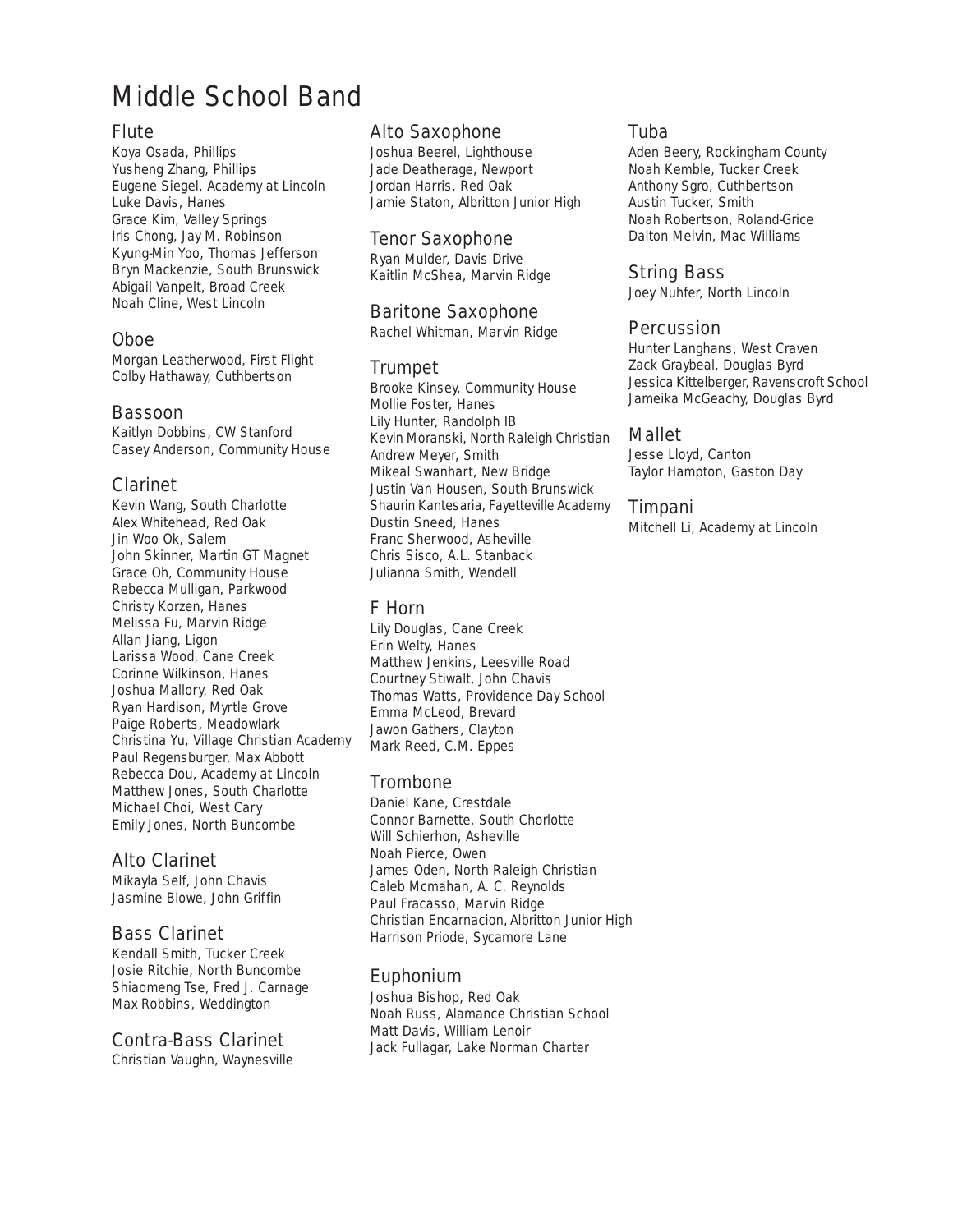# HIGH SCHOOL PROGRAM

# Dr. Kevin M. Geraldi - High School Conductor

Dr. Kevin M. Geraldi is Associate Director of Bands and Director of Orchestral Activities at the University of North Carolina at Greensboro. In this capacity, he conducts the UNCG Symphony Orchestra, Symphonic Band, and Casella Sinfonietta, and is associate conductor of the UNCG Wind Ensemble. In addition, he teaches graduate and undergraduate conducting and directs the Wind Ensemble chamber music program. He coordinates the Carolina Band Festival and Conductors Conference and is associate director of the UNCG Summer Music Camp. Previously, he served as Director of Bands at Lander University in Greenwood, SC, from 2000-2002, as director of bands for the Westchester Public Schools in Westchester, IL, from 1996-1998, and as assistant conductor of the Central Illinois and Michigan Youth Symphonies.

Dr. Geraldi appears regularly as a guest conductor and he maintains an active schedule as a clinician throughout the country. He has presented clinics at the North Carolina and South Carolina Music Educators Association Conferences, and at National and Southern Division CBDNA Conventions. With the UNCG Wind Ensemble, he has performed in the Music Center at Strathmore, at the national CBDNA convention in Austin, Texas, at the NCMEA conference, and on several commercially available compact discs. As a member of the Franklin Park Brass Quintet, Dr. Geraldi has toured the Midwest, New England, and South Carolina, performing recitals and conducting brass and chamber music masterclasses. A proponent of contemporary music and chamber music, he has commissioned and premiered numerous compositions and published articles in the Music Educators Journal, the Journal of Band Research, the Journal of the World Association of Symphonic Bands and Ensembles, and volume 7 of Teaching Music Through Performance in Band. His compact disc leading the Minerva Chamber Players, featuring nonets by Johannes Brahms and Louise Farrenc, is available on the Centaur Records label.

Dr. Geraldi holds the Doctor of Musical Arts and Master of Music degrees in instrumental conducting from the University of Michigan where he studied with H. Robert Reynolds and Michael Haithcock. He received his Bachelor of Music Education degr ee from Illinois Wesleyan University, where he studied conducting with Steven Eggleston. As a trombonist, his principal teachers have been Thomas Streeter, H. Dennis Smith, David Jackson, and Edward Kleinhammer. Dr. Geraldi is a recipient of the Thelma A. Robinson Award, an award given biennially by the Conductors Guild and the National Federation of Music Clubs. He is a member of the Conductors Guild, the College Band Directors National Association, Music Educators National Conference, Pi Kappa Lambda, Phi Mu Alpha Sinfonia, the International Trombone Association, and a National Arts Associate of Sigma Alpha Iota.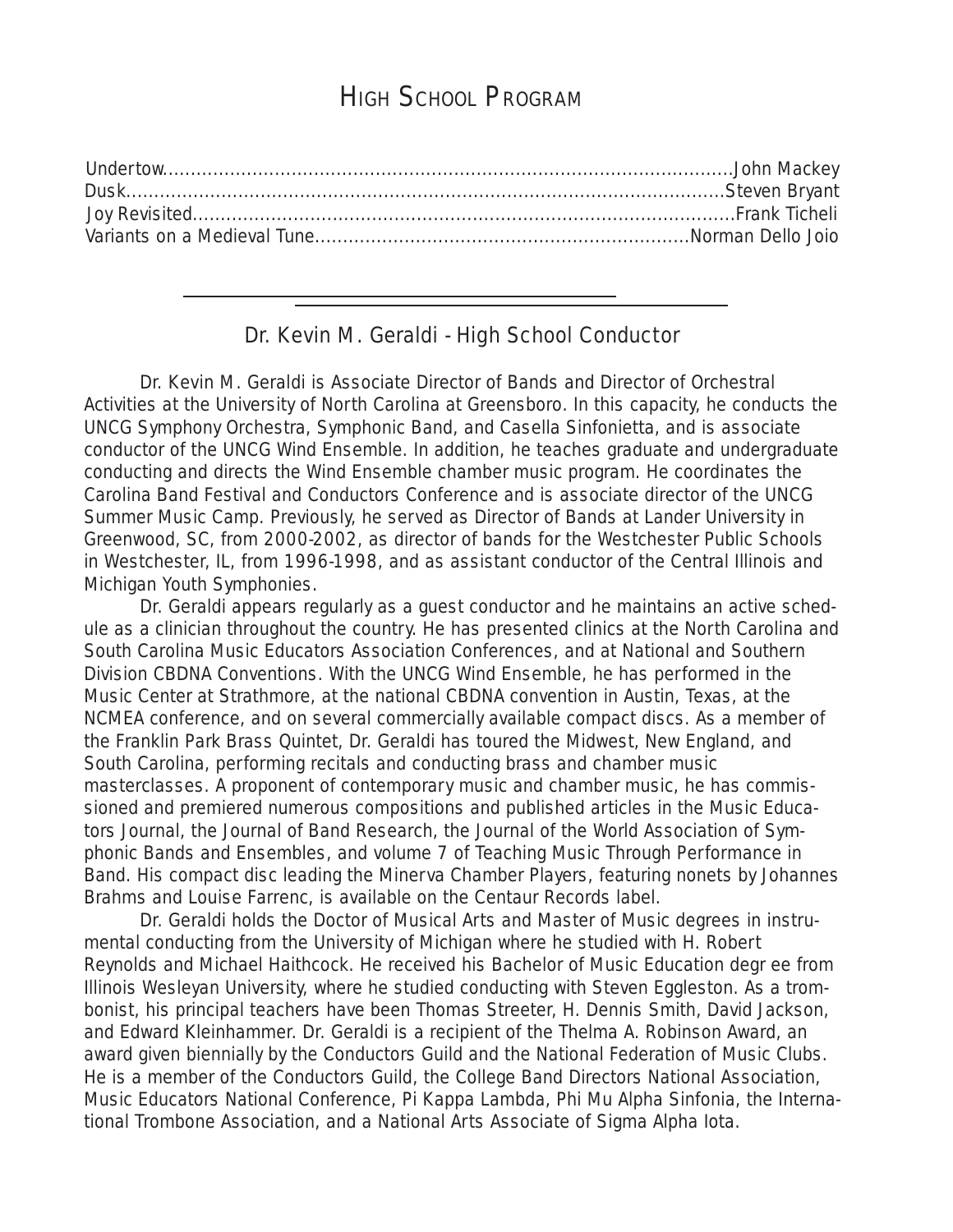# High School Band

### **Flute**

Ayla Goktan, Apex Zachary Warren, Hickory Grove Baptist Paige Breen, Raleigh Charter Cynthia Clarkson, West Forsyth Christine Shin, North Mecklenburg Erina Fujino, The Early College at Guilford Allison Baker, Walter Hines Page Zack Osinski, Terry Sanford Katlin Harris, Fayetteville Academy Jessica Rousey, Providence

#### Oboe

Caroline Webster, Southwest Guilford Paige Hults, West Carteret

#### Bassoon

Michael Fourre, Marvin Ridge Michael Elderkin, Leesville Road

#### Clarinet

Alex Langevin, West Forsyth Samuel Sparrow, North Raleigh Christian Sarah Stephens, Cuthbertson Angela Small, Charlotte Catholic Natalia Sanchez, Gaston Day Li An, Mount Tabor Nick Waring, Ravenscroft Amelia Fujikawa. Ardrey Kell Rae-Ling Lee, Ronald Reagan Victoria Willingham, A. C. Reynolds Alvin Nugroho, Providence Stephanie Austin, Raleigh Charter Allison Flowers, East Columbus Luke Malitz, David W. Butler Robert Benson, Croatan Mark Watters, Leesville Road Julia Shen, Panther Creek Quincy Stone, E.A.Laney Erin Connor, Nash Central Elisabeth Moore, Brevard

# Alto Clarinet

Michael Richards, Wake Forest-Rolesville Nic Nelson, First Flight

#### Bass Clarinet

Jaime Espinola, Early College at Guilford Joshua Holder, Western Harnett Hayley Buckner, Charlotte Christian Clay Wash, West Forsyth

#### Contra-Bass Clarinet

Tyler Beames, Wakefield

#### Alto Saxophone

Buck Hinman, A. C. Reynolds Jennifer Strickland, Cape Fear Academy Nathaniel Lewis, Croatan Caroline Van Nort, A. C. Reynolds

#### Tenor Saxophone

Jessica Mohr, Apex Alex Zorich, TC Roberson

#### Baritone Saxophone

Riley Dixon, Green Hope

# Trumpet

Jeremy Sexton, RJ Reynolds Bryan Kraak, Owen Lauren Chisdock, A. C. Reynolds Cody Ward, Currituck County Taylor Campbell, Alexander Central Matthew Springfield, Enloe Daniel Younts, East Davidson Nic Pressley, South Point Ben Keoseyan, Sun Valley Dain Clare, Ravenscroft Crystal Snyder, Lake Norman Tomas Nazer, Northwest Cabarrus

#### F Horn

Matt McHenry, Middle Creek Brian Speice, Green Hope Vance Miller, Croatan Jacob Mulford, TC Roberson Anson Carroll, Holly Springs Cameron Cochran, Providence Addison Cook, A. C. Reynolds Dylan Gooch, West Johnston

#### Trombone

Will Dorsey, Nash Central Scott Ashcraft, Hendersonville John Hare-Grogg, Ashley Adam Vernon-Young, Asheville John Sloop, Nash Central Dave Beitzel, Asheboro Austin Peterson, St. Stephens Bryan Squires, Douglas Byrd Michael McNeill, Fuquay-Varina

# Euphonium

Brett Anderson, North Buncombe Eric Luke, Apex Barricks Ralston-Asumendi, Early College at GuilfordT.J. Wheeler, East Gaston

#### Tuba

Timothy Sale, Swain Jacob Mooney, Green Hope David Nelson, A. C. Reynolds Corey Faircloth, South Brunswick Hannah Seddon, Middle Creek Jesse Garcia, Cape Fear

# String Bass

Dylan McKinney, TC Roberson

#### Percussion

Brandon Parks, Porter Ridge Solomon Starling, Cape Fear Garrett Mills, North Lincoln Elizabeth Maynard, Andrews

#### Mallet

Andrea Lane, Northern Guilford Dale Davis, East Rowan

#### Timpani

Will Champion, South Mecklenburg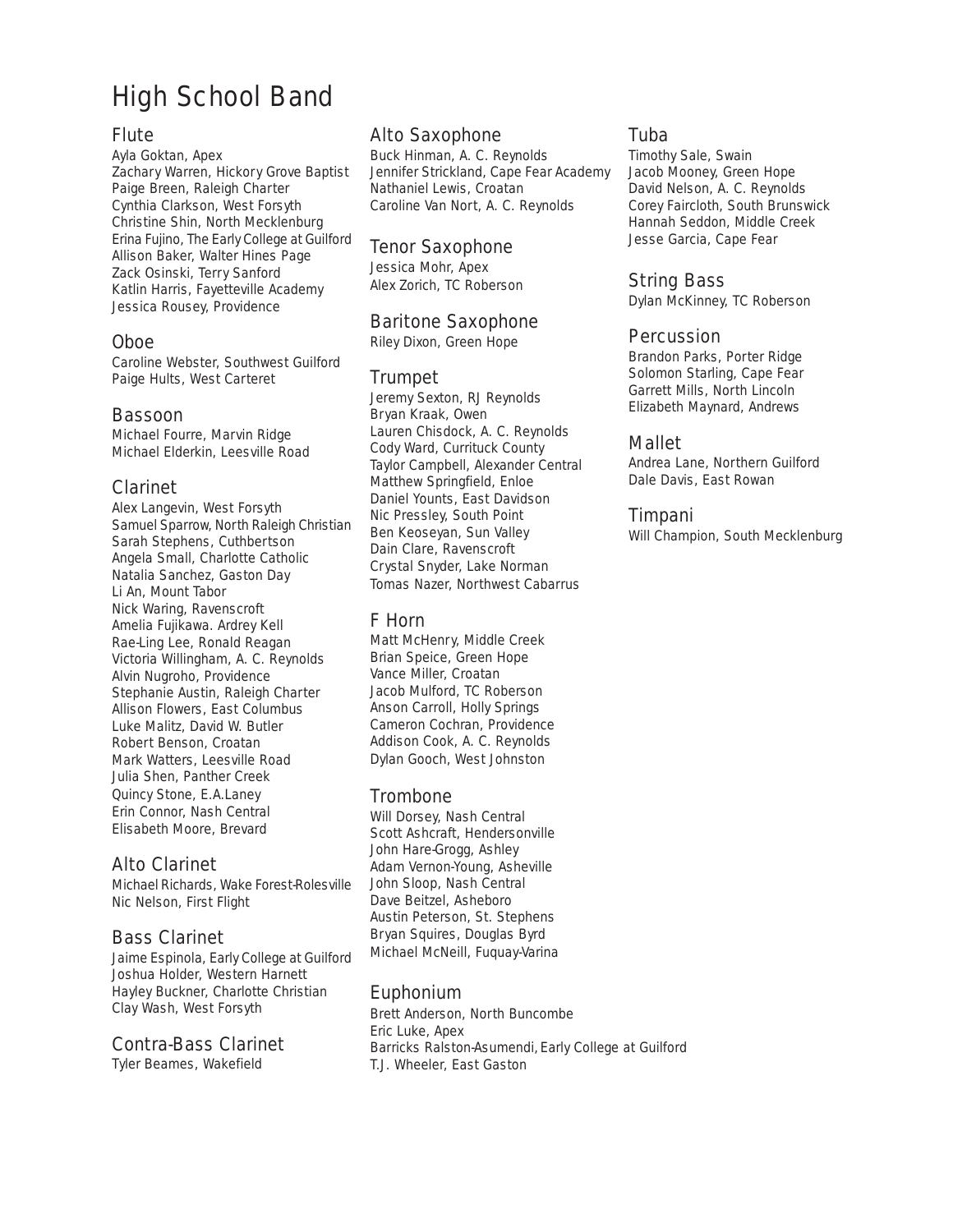# SENIOR HIGH SCHOOL PROGRAM

# Mr. Brian Balmages - Senior High Conductor

Brian Balmages (b. 1975) is an active composer, conductor, producer, and performer. His fresh compositional ideas have resulted in a high demand for his wind, brass, and orchestral music throughout the world. He received his bachelor's degree in music from James Madison University and his master's from the University of Miami in Florida.

Mr. Balmages' compositions have been performed worldwide at conferences including the College Band Directors National and Regional Conferences, the Midwest Clinic, the International Tuba/Euphonium Conference, the International Trombone Festival, and the International Trumpet Guild Conference. His active schedule of commissions and premieres has incorporated groups ranging from elementary schools to professional ensembles, including the Baltimore Symphony Orchestra, the Miami Symphony Orchestra, Boston Brass, members of the United States Marine Band, and the Dominion Brass Ensemble. He has also had world premieres in prestigious venues such as Carnegie Hall and performances at the Macy's Thanksgiving Day Parade and abroad.

As a conductor, Mr. Balmages enjoys engagements with numerous state and regional bands, orchestras, university groups, and professional. Notable guest conducting appearances have included the Midwest Clinic, Western International Band Clinic, College Band Directors Eastern Regioanl Conference, Mid-Atlantic Wind Conductors Conference, the Atlantic Classical Orchestra Brass Ensemble and an appearnace at Meyerhoff Symphony Hall in Baltimore. He also served as an adjunct Professor of Instrumental Conducting and Acting Symphonic Band Director at Towson University in Maryland.

Currently, he is the Director of Publications for The FJH Music Company Inc. in Fort Lauderdale, Florida. He resides in Baltimore with his wife Lisa and their sons, Jacob and Colin.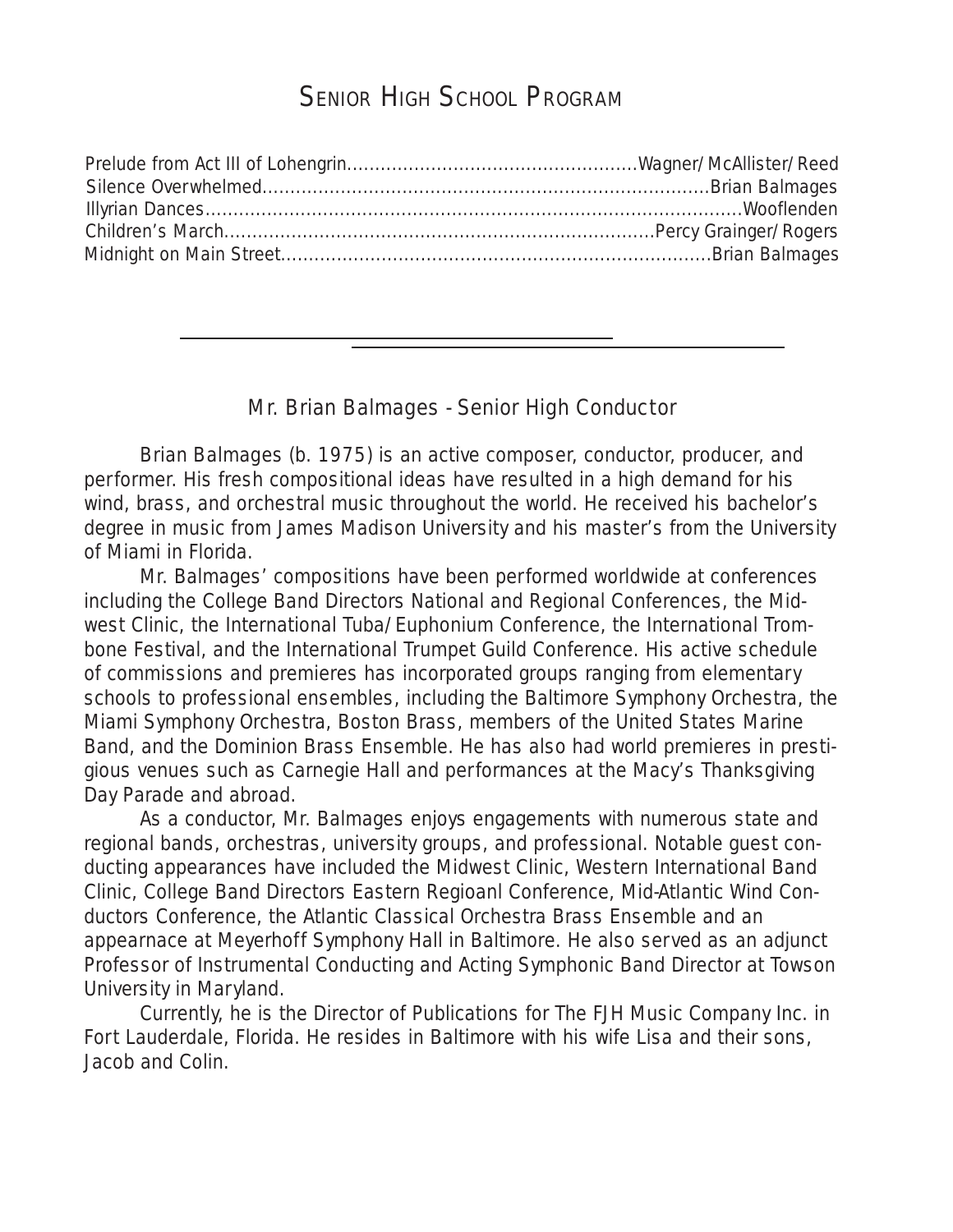# Senior High School Band

#### Flute

Sara Sullivan, North Mecklenburg Caroline Beard, Asheville Grace Danello, Myers Park Brandon Allen, West Johnston Whitney Zhou, Early College at Guilford Chelsea Pulliam, Ronald Reagan Lianna Mills, West Carteret Linda Harvey, Noth Lincoln Christian Bailey, Charlotte Catholic Samantha Barnes, Fuquay Varina

#### Oboe

Patrick Bryan, Charlotte Catholic McLain Wilkinson, Forsyth Counrty Day

#### Bassoon

Jeff Haake, Providence Day Hannah White, Salisbury

#### Clarinet

Taylor Marino, Providence Sara Aratake, Chapel Hill Theo Chandler, Cedar Ridge Brian Kang, Raleigh Charter Kristen Sessions, East Davidson Mike Smith, Providence Day Dale Smith, East Lincoln Daniel Martinez, Charlotte Catholic Nocoa Spencer, South Caldwell Charles Kuang, Myers Park Alfred Anderson, Hickory Ridge Emilie Chen, East Chapel Hill Tarah Cartee, Fuquay Varina Brian Beaman, West Johnston Blake Johnson, A.C. Reynolds Elizabeth Porch, Roanoke Rapids Oran Dickens, Central Davidson Jack Hu, Panther Creek Emily Richardson, Cape Fear Brittnee Pool, Currituck County

# Alto Clarinet

Caitlin Lineback, West Johnston Vaughn Perveiler, Wake Forest-Rolesville

# Bass Clarinet

Victoria Sloan, Independence Heath Hyman, Green Hope Marissa Gonzales, Wake Forest-Rolesville Alex Cannon, Croatan

#### Contra-Bass Clarinet

Angela Yu, East Chapel Hill

#### Alto Saxophone

William Coe, Sanderson Mary Barrett, A.C. Reynolds Will Lee, J.H. Rose Emily Poppen, Hickory Ridge

#### Tenor Saxophone

Dylan Ward, Hickory Ridge Corey Hart, A.C. Reynolds

#### Baritone Saxophone

Caleb Rice, West Johnston

#### Trumpet

John Parker, Southwest Guilford Jordan Fussell, West Craven Dylan Castora, Garner Magnet Ed Gunther, West Brunswick Seth Baumgardner, West Carteret Lindsey House, Garner Magnet Jacob LaGrone, South Mecklenburg Ryan Mandelkehr, Cedar Ridge Stephen Latta, Forest Hills McCall Erickson, West Johnston David Beck, Mount Tabor Elora Forgie, North Buncombe

# F Horn

Haley Smith, Asheville Caleb Harris, Cape Fear Payton Chadwick, South Central Toni Bowerman, Jay M. Robinson Kaitlyn Myers, Providence Julie Fox, High Point Dalton Guin, Triton Justin Beebe, Watauga

# Trombone

Kyle Burns, Charlotte Catholic Joshua Sydes, Southwest Onslow Josh Mitchell, North Stokes Robert Lamb, East Davidson Joel Jeffries, Bessemer City Jonathan Partin, Ronald Reagan Marcus Lowe, Smithfield-Selma Justice Mann, North Buncombe Brianna Osinski, Terry Sanford

#### Euphonium

Grant Credle, Holly Springs Austin Clark, Croatan Anthony Collison, White Oak Matt Hugo, Enloe

#### Tuba

Jacob Daniels, Union Pines William Garrison, A.C. Reynolds Tim Singh, Porter Ridge Cameron Cobb, Panther Creek John McHenry, Middle Creek Josh Carter, North Lincoln

# String Bass

Alex Mills, T.C. Roberson

#### **Percussion**

Seth Trump, Southeast Guilford Alex Branson, Central Davidson Jordan Sledge, Mooresville Matt Paulson, T.C. Roberson

#### Mallet

Eli Helms, Ashley Rebecca Merritt, Apex

#### Timpani

Adam Pol, South Mecklenburg